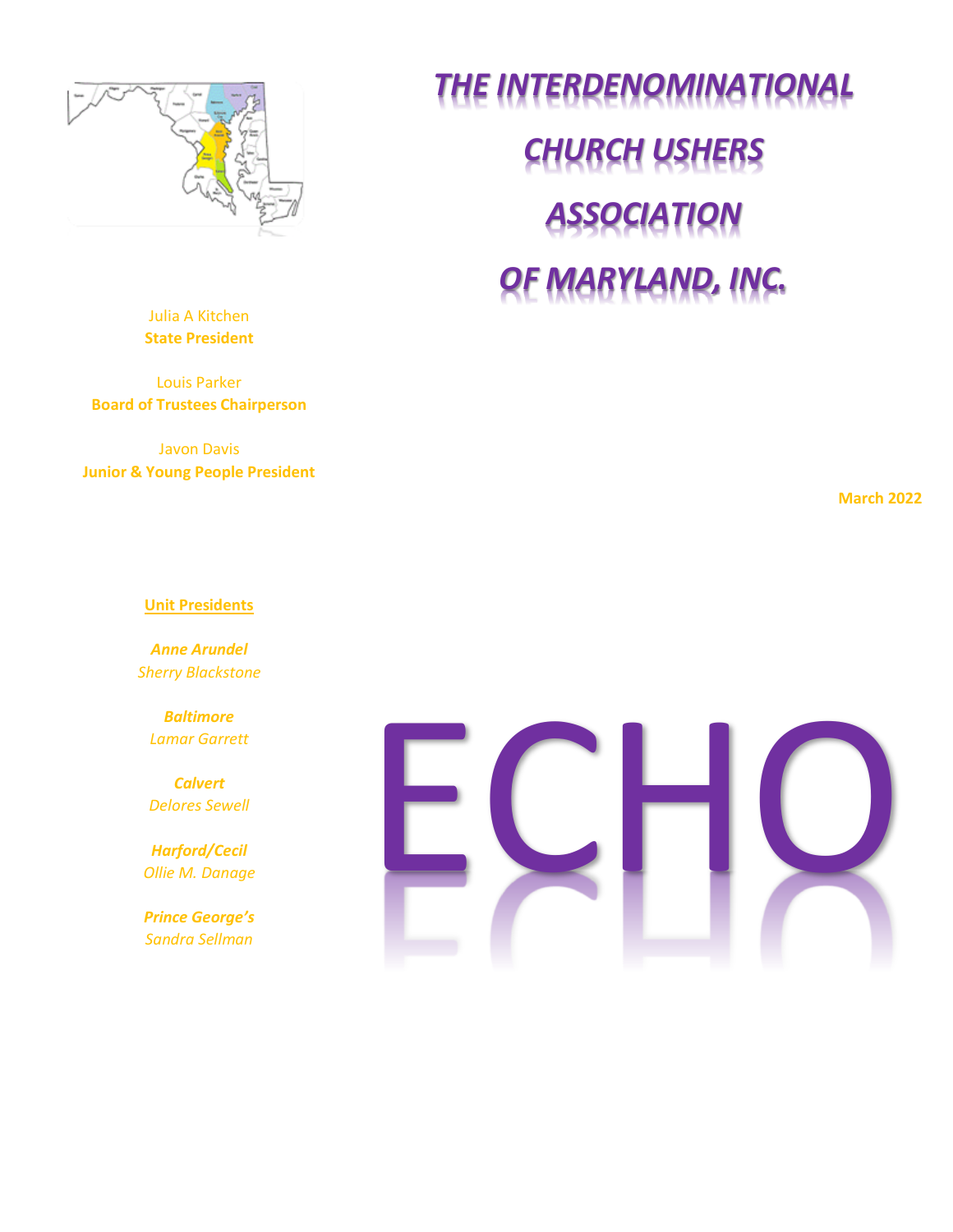## *From the desk of State President Julia A. Kitchen*

*Greeting! Happy Spring!*

*To God be the Glory for bringing us thus far. A new year— 2022.*

*Our Organization Day on January 9th was a very spiritually and uplifted service. Thanks to Rev. Roland M. Barnes, Pastor of Carroll Western United Methodist Church. Thanks to all that attended.*

*We are looking forward to our 72nd State Convention which will be held virtual again this year. Friday, April 1st at 7:00 pm and Saturday, April 2nd at 9:00 am. The host unit is Baltimore and host Pastor is Rev. Christopher P. Burnett. Let's pray for a successful convention, so that God will get the Glory.*

*Please continue to Pray for our Brothers and Sisters. We are all going thru something.*

*Live one day at a time, today is all you have*

*Love for all of you!*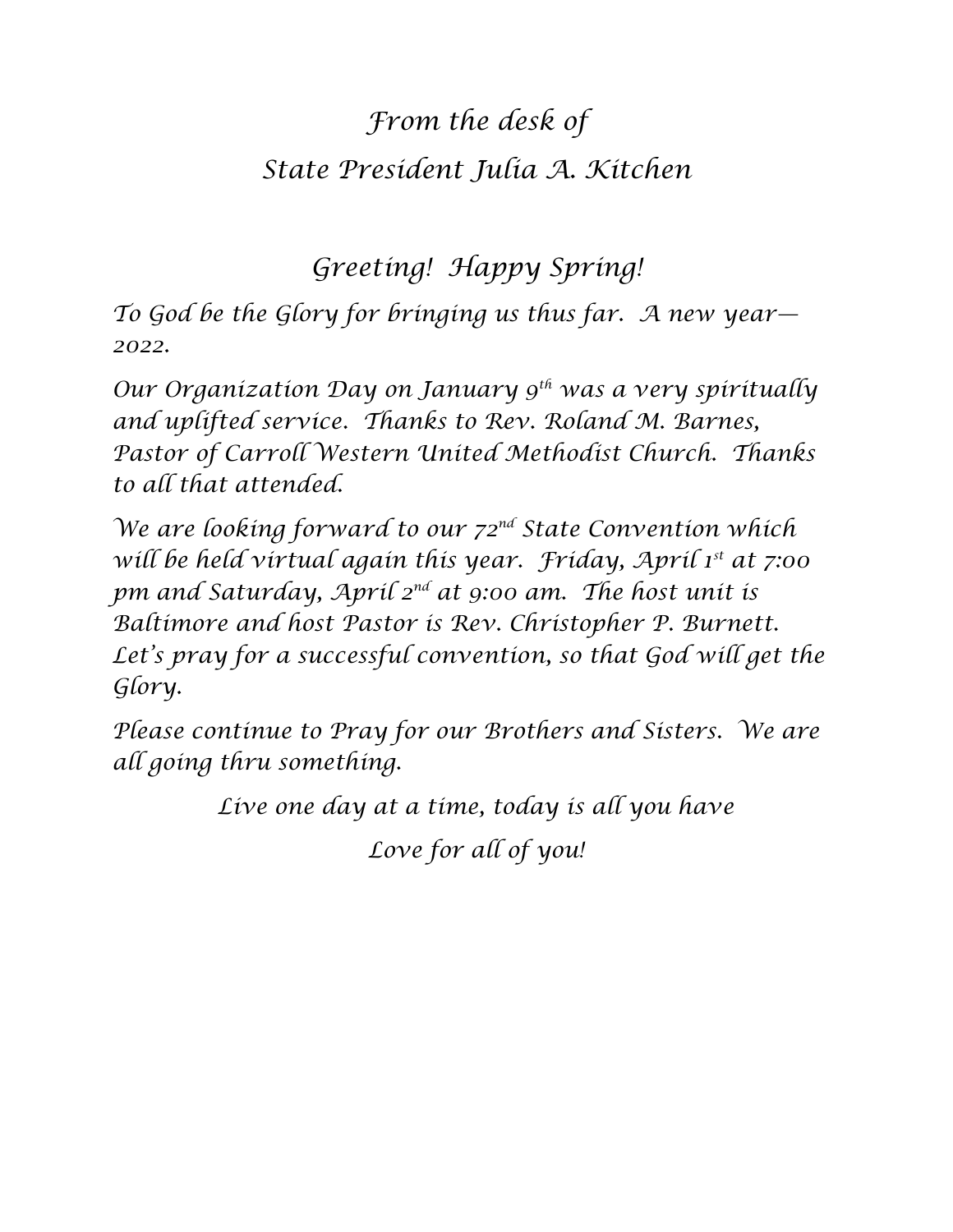



### *Highlighting One of Our Young Adults*

**Usher Everette Jackson Perkins Square Baptist Church** 

**Usher Everette Jackson is a graduating senior with a full scholarship at Morgan State University where he is majoring in Construction Management with a minor in Business Administration. He is also a 2016 recipient of the ICUA State of Maryland R.E. Harshaw Grant. Usher Jackson has worked tirelessly to maintain a 4.0 GPA throughout his college career to graduate summa cum laude, but he knows that he is not finished yet. He plans to continue his education by pursuing a Construction Management Master's degree from Morgan State University's graduate program. With almost four years of education and experience as an intern, he has solidified his goal to work in the construction industry. He became secretary of the Construction Management Association of America (C.M.A.A.) Morgan State University Chapter in his junior year and stepped into the role of president in his senior year. As president, he has dedicated all his efforts to ensure his peers have opportunities to learn and grow professionally so that they may be successful in the industry. After four years of interning, he is now looking forward to working full time with Southway Builders, a local general contractor in Baltimore whose motto is Quality, Dependability and Integrity. Usher Jackson intends to embody those qualities in everything from everyday interactions to working in his future career.**



**The Financial Team Welcomes Usher Debbie Ferrell from Huber Memorial Church** 

**as the New Baltimore Unit Treasurer**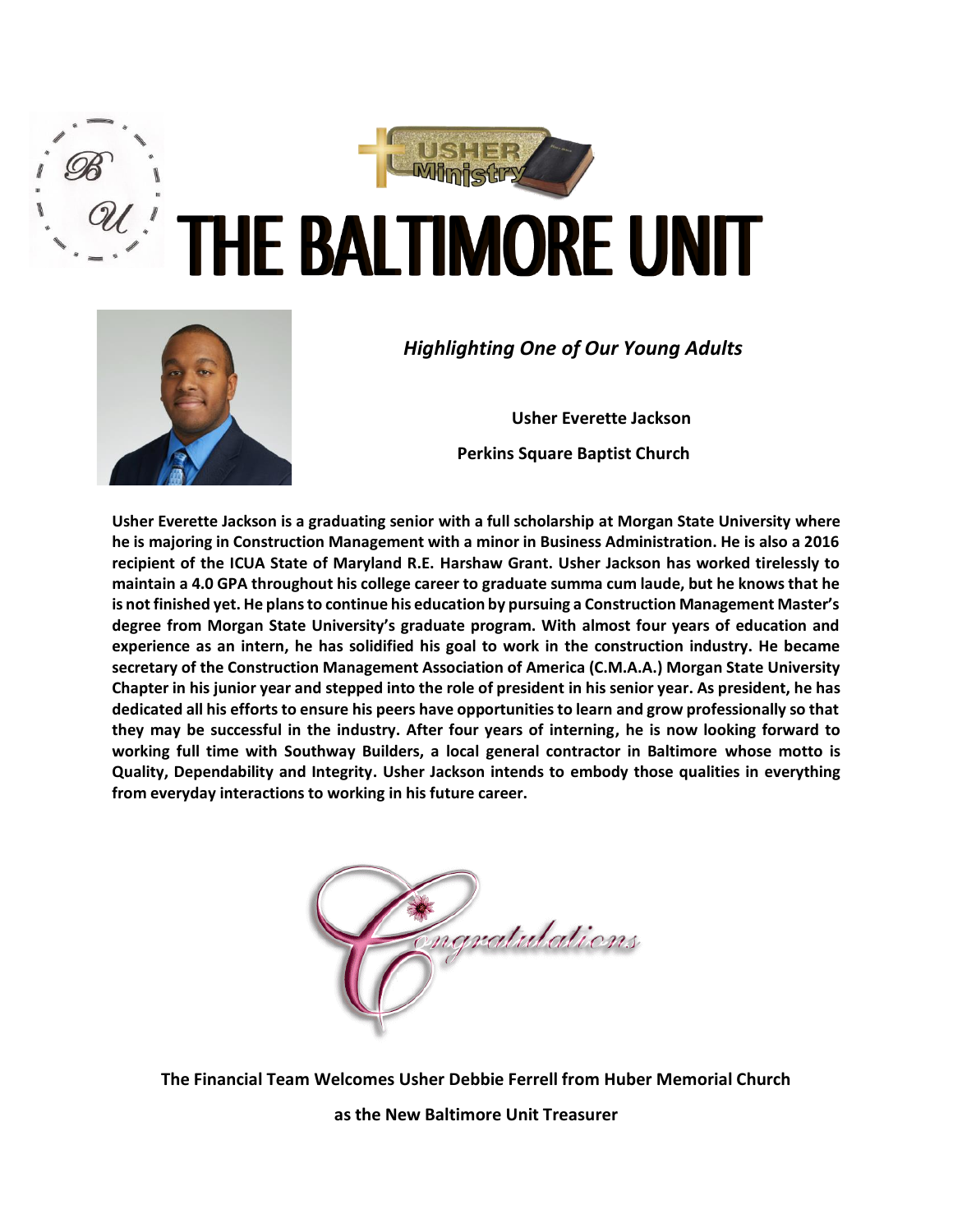### **Givelify**

**Under the organization name of Baltimore Unit of the I.C.U.A. of Maryland, Inc., we have implemented Givelify – an easy-to-use platform that offers complete donation management, tracking and integration for nonprofit organizations and religious groups. This online mobile giving app or desktop platform accepts Visa, MasterCard, Discover and American Express. Choose a donation amount. Your gift goes exactly where you want. Visit [givelify.com](http://www.givelify.com/) to learn more.**



**Sister Bessie Harding Enon Baptist Church**

**The oldest usher in the Baltimore Unit has received her wings at the age of 112 years old. She has become one of our Lord and Savior's newest ushers. To God Be the Glory!**

**Sister Harding resided at Keswick Multi-Care Center located at 700 West 40th Street in Baltimore until our Father called her home during the week of February 18. Knowing she loved flowers, the Baltimore Unit presented her with a fresh vase of beautiful flowers on Monday, April 26, 2021. The picture above of Sister Harding was taken at that time. Let's keep her family in prayer.**

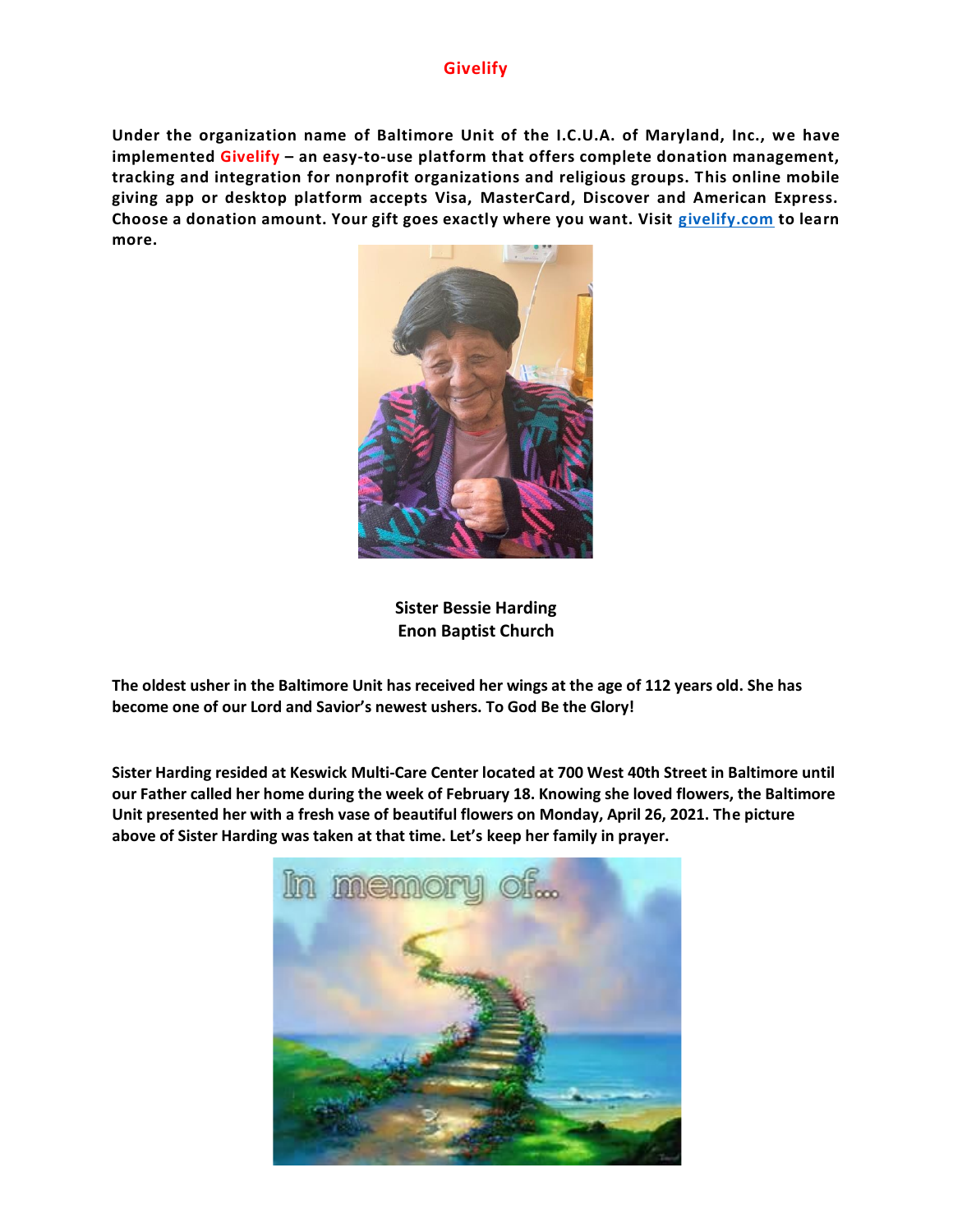# *In Loving Memory of Usher Georgia Lee Jones Washington*



*March 13, 1938 – February 4, 2022* 

*Georgia truly loved serving as a Doorkeeper in the house of the Lord. In, 1978, she became a member of the ICUA of Maryland and she served as the Calvert County Unit President from 1996 -2010. She was an advisor for Calvert County until her health declined. Georgia was a great Leader, and she left a powerful impact on the ushers and everyone she met. Her aspiration was "If I can help somebody as I travel along life's way, then my living will not be in vain." Georgia will be greatly missed by ICUA of Maryland and the Calvert County Unit.*

*Delores Sewell, Calvert County Unit*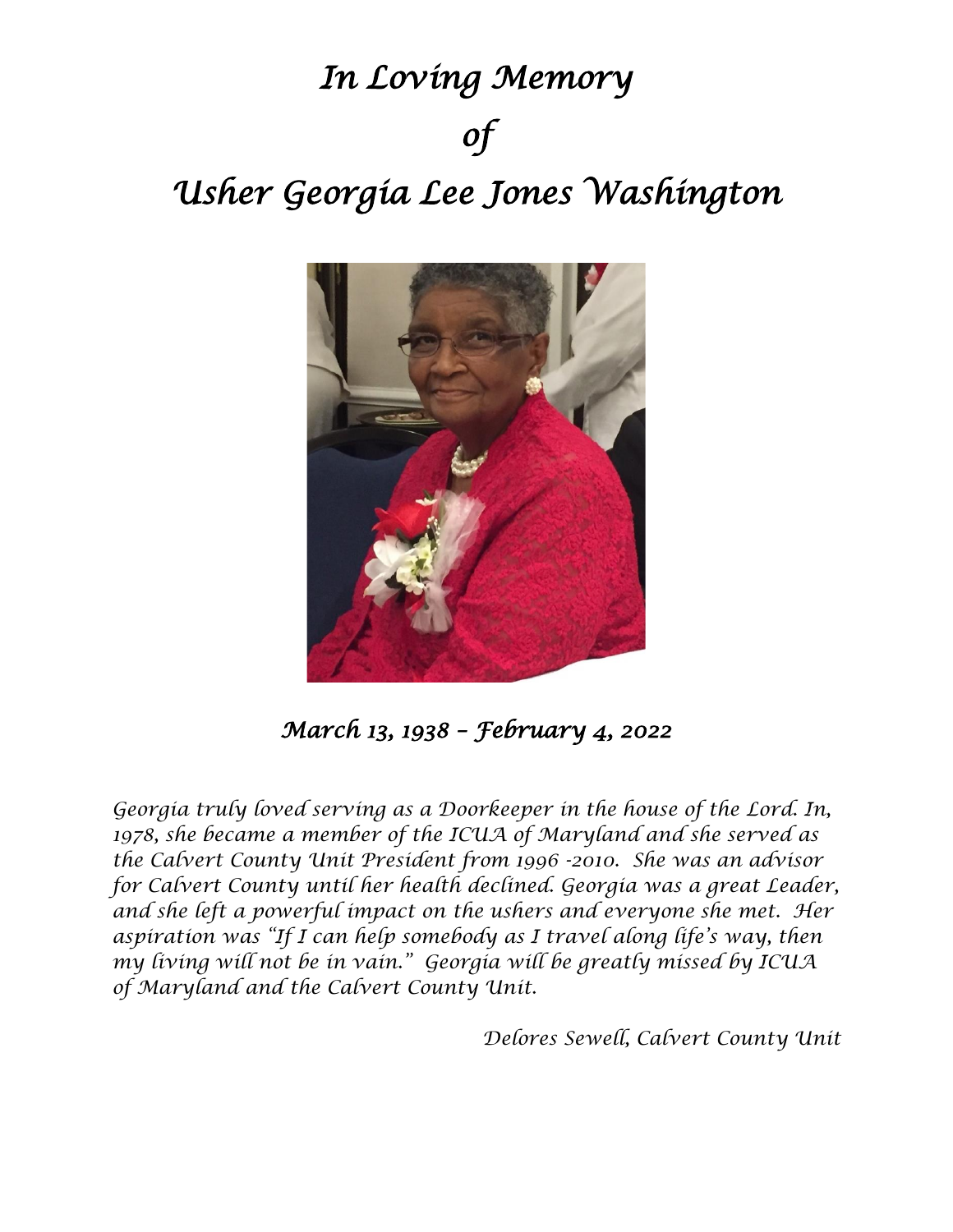### **Interdenominational Church Ushers Association of Maryland, Inc.**

Affiliate with the National United Church Ushers Association of America, Inc.



### **UCUA of Harford & Cecil Counties Unit**

"And whatsoever ye do, do it heartily, as to the Lord, and not unto men: Knowing that of the Lord ye shall receive the reward of the inheritance; for ye serve the Lord Christ. "Colossians 3: 23-24

Greetings in the name of our Lord and Savior Jesus Christ!

Since our last State Meeting, on December 4, 2021, the officers and members of Harford and Cecil Counties Unit had a blessed time at our Organization Day, Sunday, January 9, 2022. We had 9 members in attendance with 1/3 of our Churches being on Zoom. It truly was a blessed Service through worshipping, singing, and hearing the preached Word from Pastor Roland Barnes of the Carroll Western United Methodist Church.

Pastor Barnes's Message from the Lord entitled "Look at what the Lord has done"! As we look over our life one should not dwell in the past but look towards the Lord for all His goodness. Never allow your problems to defeat you. God gives us more and we should give thanks unto the Lord for all that He hath done for us.

On behalf of UCUA, we were blessed to donate 7 scarves, 44 hats, and 75 gloves to the Harford Family House to support the Juniors' Outreach project. Praise God for His blessings!

We were blessed to give both families gift cards from Harford & Cecil Counties Unit, State of Maryland, and donations from Brother Gaddy. To God Be the Glory for the Great things He hath done!

UCUA have donated our 50 books for the Outreach Project of the Mabel A. Grey Education Department.

SAVE THE DATE for HONORING the CEVIS's, FRIDAY, June 10, 2022, at 6:30 PM!

We are so proud of our Immediate Past Unit President, Sister Virginia Cevis and Brother Irvin E. Cevis for their many years of accomplishments, hard work, faithfulness, and dedication to UCUA of Harford & Cecil Counties Unit.

President Ollie M. Danage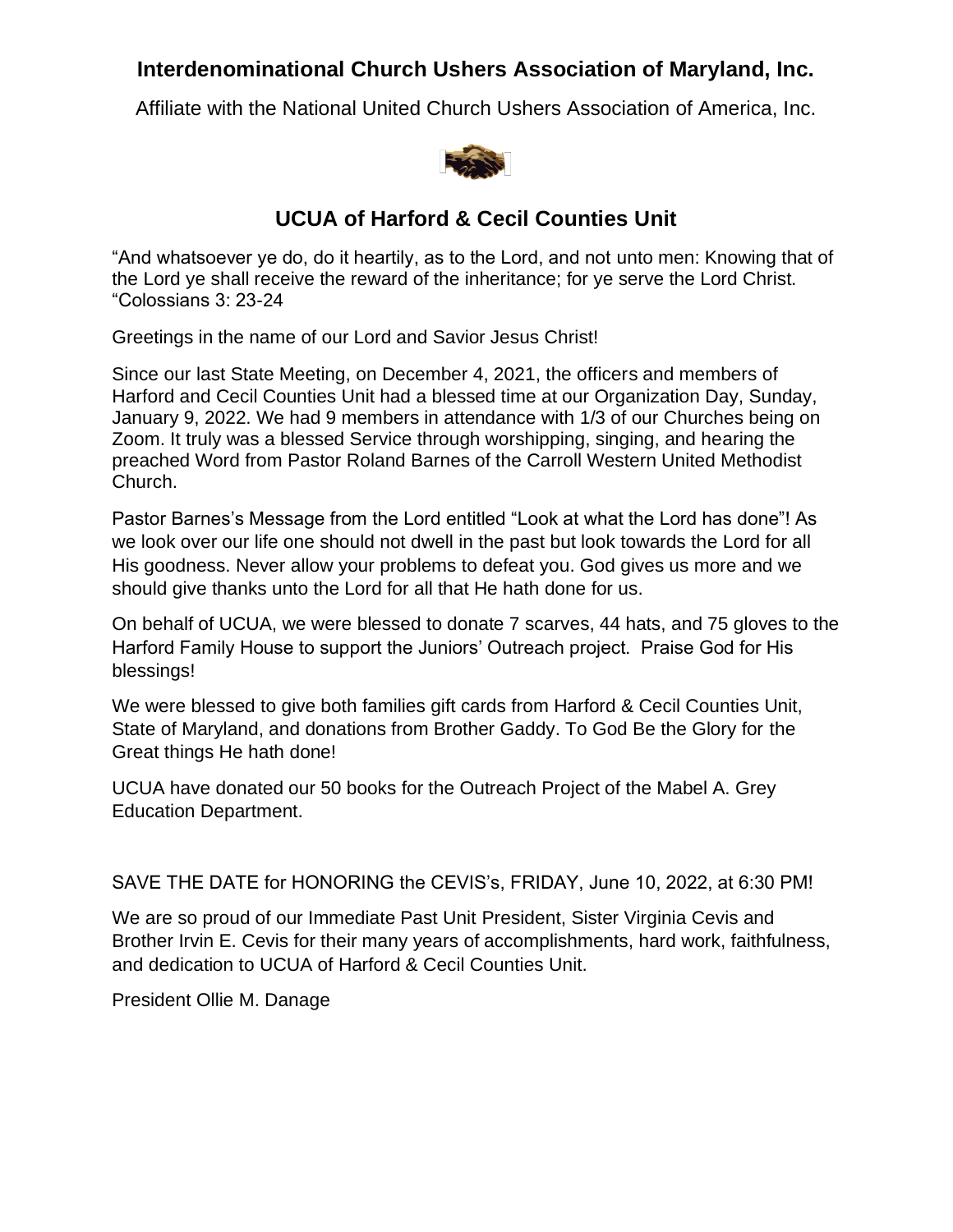UCUA HARFORD/CECIL COUNTIES UNIT

# ANNUAL USHER'S BANQUET

Friday<br>June 10, 2022 Program starts at  $6:30<sub>pm</sub>$ 

FOR MORE INFORMATION OR TICKETS: ucuaharfordcecil@gmail.com Honoring "The Cevis"

THEME: "Humbly Serving the Lord's People with Joy" **Level VFC Banquet Hall** 3633 Level Village Rd, Havre de Grace, MD 21078 Ticket Price - \$50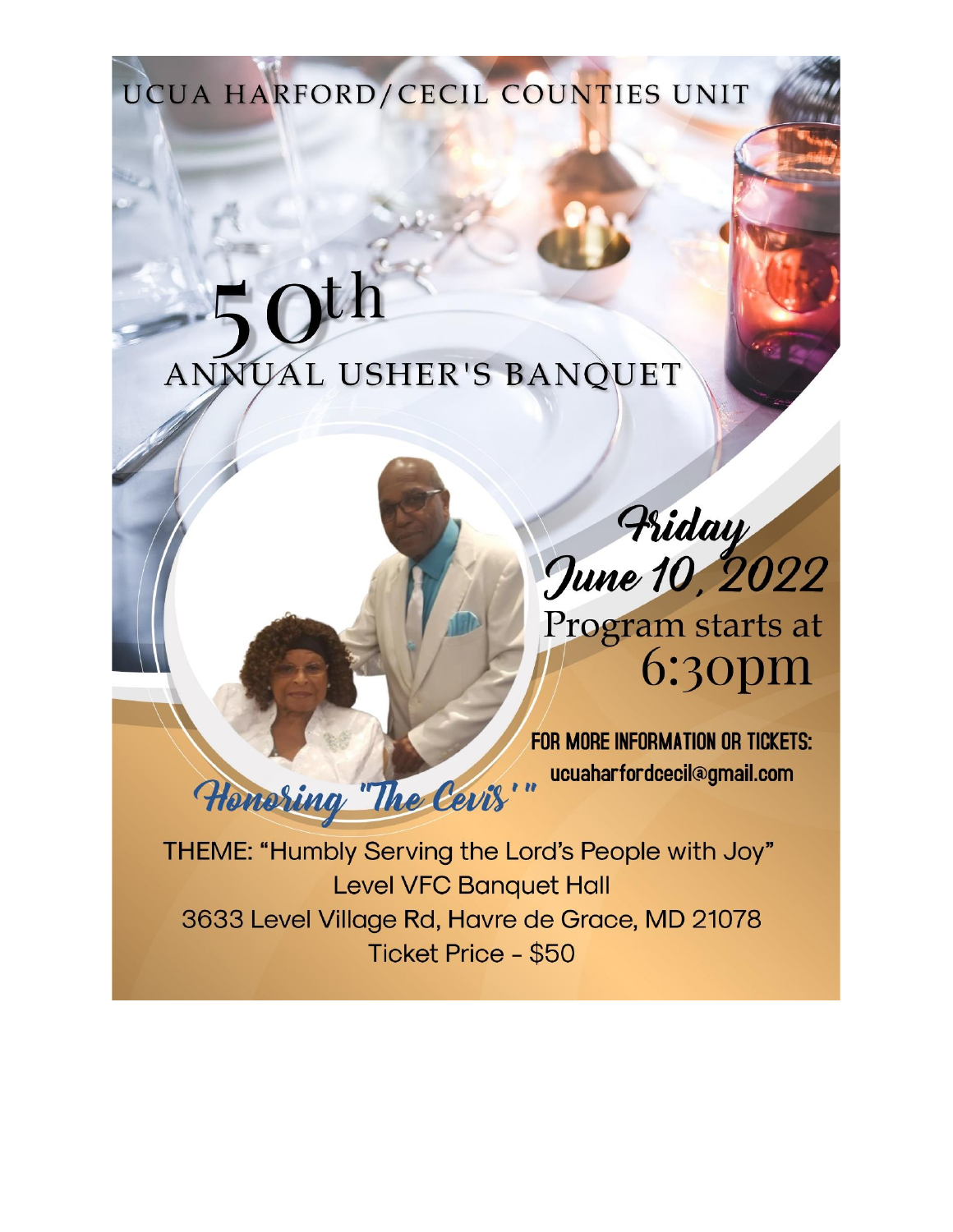### *Prince George's Unit President Sandra Sellman Reporter Angela Hardy*

Therefore, my beloved brethren, be ye steadfast, unmovable, always abounding in the work of the Lord, forasmuch as ye know that your labour is not in vain in the Lord. 1 Corinthians 15:58

As a result of the pandemic, President Sandra Sellman continues to have conference call meetings and one on one calls and emails to our members to check on the member's welfare and to keep communications with them.

For the Senior Christmas Dinner in December 2021, the Prince George's Unit received 4 families to be considered for the two gift cards. Two families received the State Gift cards of \$150. The third family received a \$150 gift card from our Unit. We unanimously decided to continue supporting our adopted family (grandmother with 5 grandchildren) for 2022. For Christmas, the grandmother received a \$200 gift card and each of the 5 grandkids received a \$25 gift card, totaling \$325 from our Unit.

Junior Ushers Outreach - Maryland's Juniors had a successful turnout of collecting new winter hats, gloves, scarves and socks for children in need and distributed them to two Title 1 schools:

- 1) Waldon Woods Elementary School in Clinton, MD.
- 2) Lewisdale Elementary School in Hyattsville, MD.

In honor of Past Immediate Eastern Region Director Charles Brown, Prince George's submitted a full page ad for Eastern Region Souvenir Booklet.

Prince George's members help supported the Double Good Popcorn Fundraiser. Junior Usher Dae'Vionna Leonard will be representing Maryland in the National Vice of Juran Contest. Awesome Job!

Eastern Region Outreach - Per the request from our Elizabeth Lane Education Department, Prince George's donated 50 reading books for the Eastern Region Outreach.

65th Eastern Region Conference - Prince George's registered 9 members for the conference and purchased 7 banquet tickets.

72nd Annual State Convention - Prince George's registered 11 members.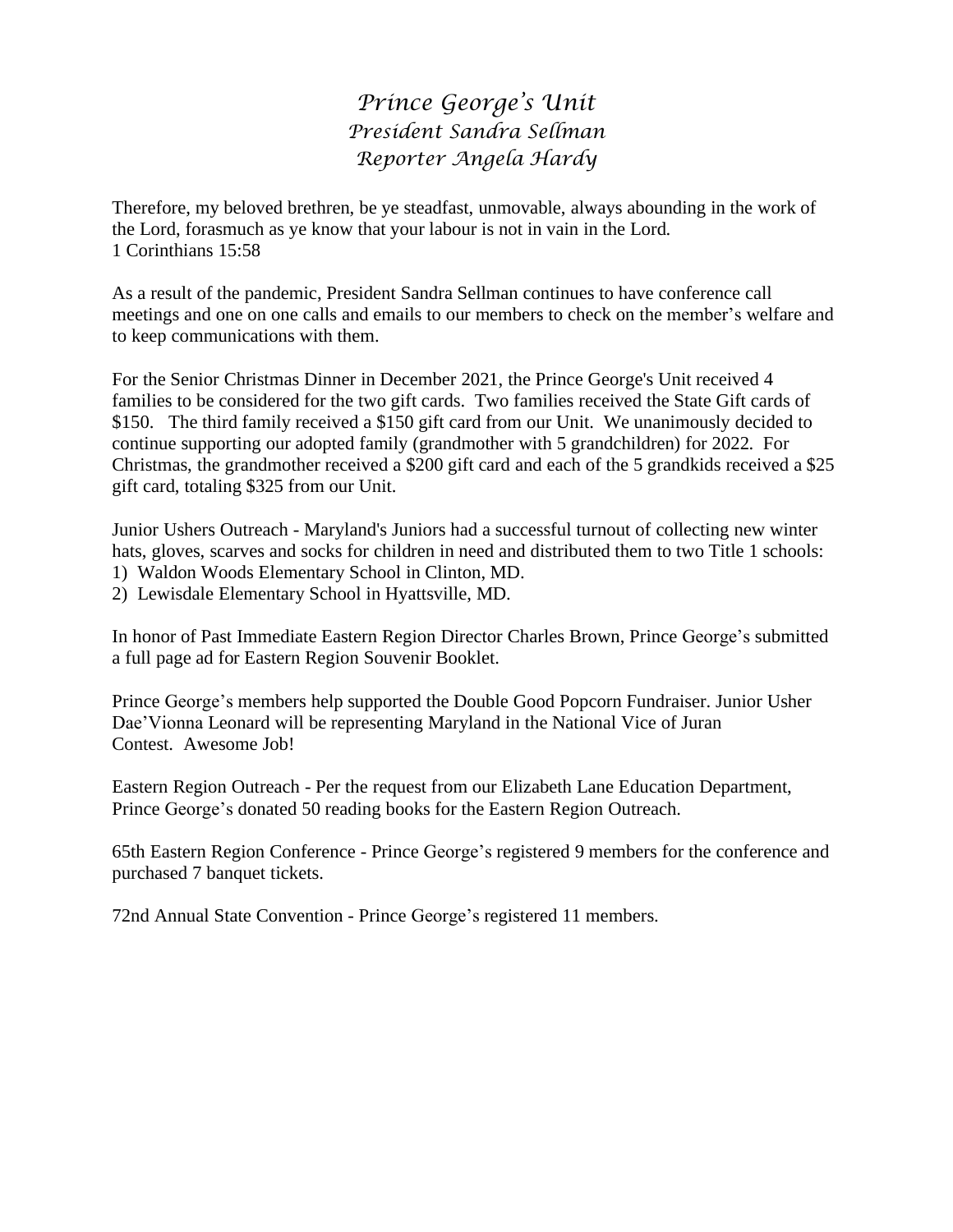### *Mary McClenon Alumni Department*

Levite Ada K. McCoy, Chairperson

The Mary McClenon Alumni Department of Maryland was blessed to be able to give donations to various charities, which included the Harford Family House located in Aberdeen, Maryland, and the Emergency Foundation Restoration fundraiser for East John Youth Center in Lusby, Maryland, donations were given to a family that had a house fire.

Additionally, the Mary McClendon Alumni Department was also able to help a family in need by providing them with a laundry basket filled with cleaning supplies such as bleach, washing powder, fabric softener, Lysol, masks, paper towels as well as other supplies. We were able to give a Thanksgiving and a Christmas basket along with gift cards to families throughout the Units.

The Alumni Department also gave a monetary donation to the outgoing National Alumni Chairman.

Furthermore, birthday cards were sent out to the members as well as sympathy cards and get- well cards to the members and their families.

As you can see by God's grace and mercy the Mary McClenon Alumni Department continues to be active even during these times of uncertainty.

To God be the Glory!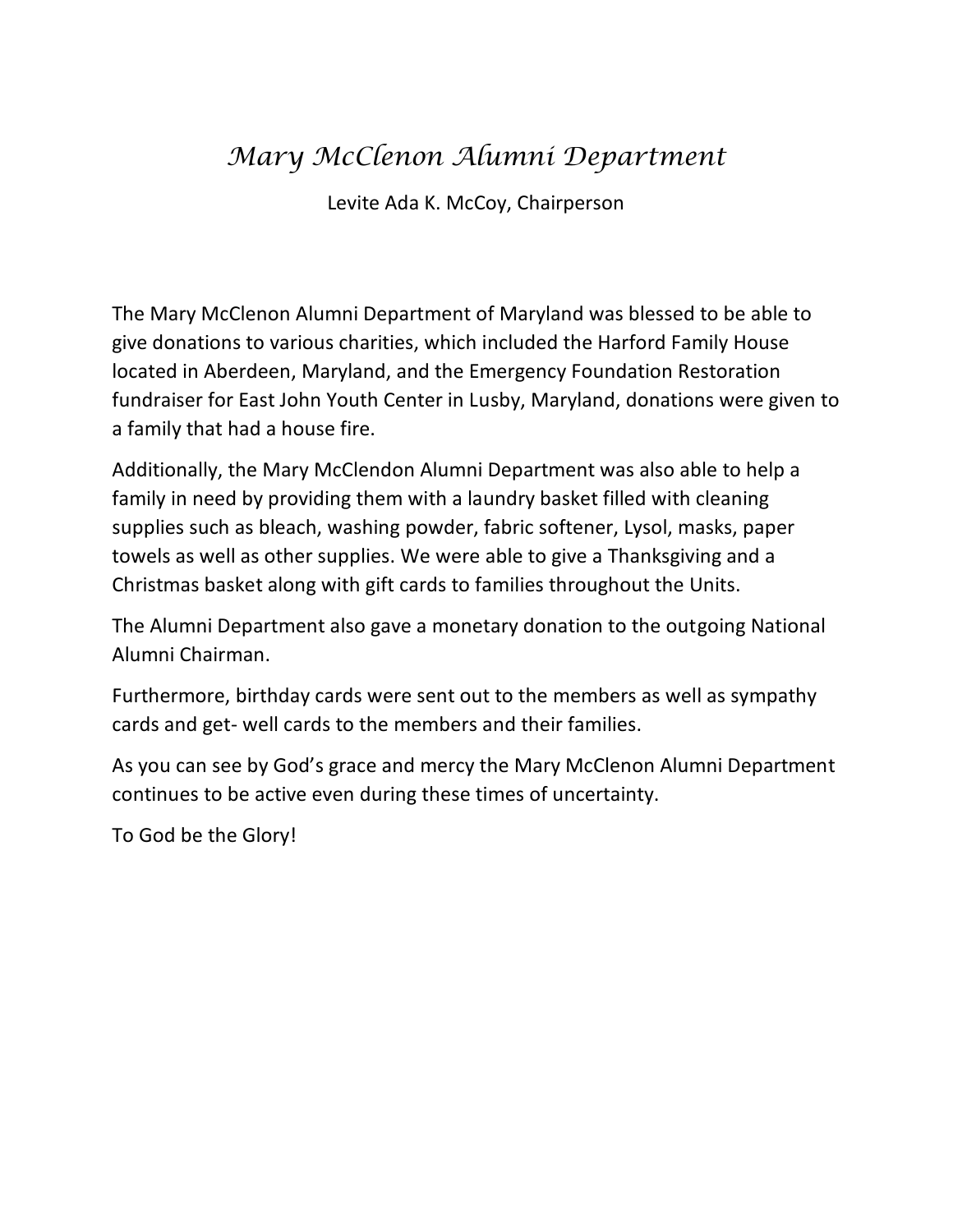### **Interdenominational Church Ushers Association of Maryland, Inc.**

Affiliate with the National United Church Ushers Association of America, Inc.



### **Elizabeth Lane Education**

"And whatsoever ye do, do it heartily, as to the Lord, and not unto men: Knowing that of the Lord ye shall receive the reward of the inheritance; for ye serve the Lord Christ. "Colossians 3: 23-24

On behalf of the Elizabeth Lane Education Department, we are moving forward with the collection of 250 new reading books for Friday, March 18, 2022. We are so blessed to be a blessing to others by presenting District of Columbia and Vincity new reading books.

Thank you very much Anne Arundel County, Baltimore City, Calvert County, Harford & Cecil County, and Prince George's County on your donations.

"O give thanks unto the Lord, for he is good: for his mercy endureth forever. Psalm 107:1

The Elizabeth Lane Education sent out information to the following Units, Baltimore City and Calvert County applications and criteria for the R.E. Harshaw Grant and Allen E. Morse Memorial Scholarship for 2022-2023.

National: We will donate new bookbags and gift cards to a Title One School in Chicago.

Don't forget to save your pennies for the "Penny Bucket" Contest.

"Then saith he unto his disciples, The harvest truly is plenteous, but the labourers are few; Pray ye therefore the Lord of the harvest, that he will send forth labourers into his harvest." Matthew 9: 37-38

The Elizabeth Lane Education Department is looking for members to work in the Education Department to support our Juniors and Young People's. We need your prayers and support to grow our Education Department.

**Chairperson:** Usher Ollie M. Danage

**President:** Usher Julia A. Kitchen

**Board of Trustees Chairperson:** Usher Louis Parker

**Board of Trustees Liaison**: Usher Carrie Lindsey